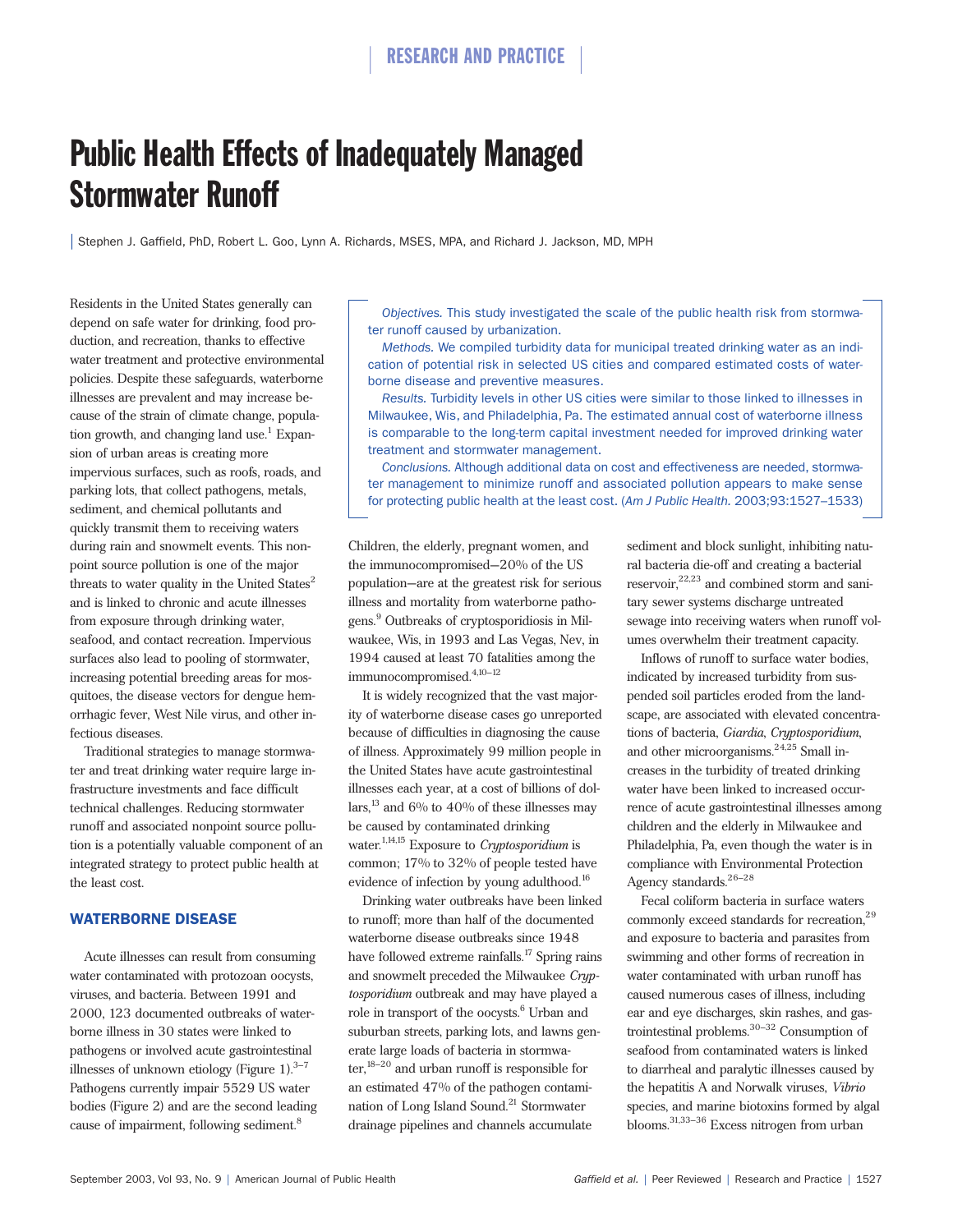

*Note.* Wisconsin reported the maximum number of cases, with 403 000 caused by the cryptosporidiosis outbreak of 1993.<br>*Source. C*ompiled from Centers for Disease Control and Prevention data.<sup>3-7</sup>

**FIGURE 1—Reported waterborne illnesses linked to pathogens or involving gastrointestinal illnesses of unknown etiology, 1991–2000.**

and agricultural sources exacerbates harmful algal blooms.37 Major sources of nitrogen from urban and suburban areas may include fertilizers carried by stormwater, vehicle exhaust, and septic systems.<sup>38,39</sup>

Nitrogen also poses direct health threats. Exposure to nitrate in drinking water increases the risk of methemoglobinemia, causing shortness of breath and blueness of the

skin, especially for infants. $40,41$  Consumption of water with elevated nitrate is also suspected to increase miscarriage risk.<sup>42</sup>

Various pollutants are commonly found in urban and suburban stormwater. Runoff from roofs, roads, and parking lots can contain significant concentrations of copper, zinc, and lead,19,38 which can have toxic effects in humans. Insecticides occur widely in sediment



and fish in urban streams at levels considered harmful to wildlife,<sup>43</sup> raising concerns about carcinogenic effects and disruption of hormonal systems in humans.<sup>44</sup> Increased traffic volume in recent decades has resulted in higher concentrations of polyaromatic hydrocarbons—known human carcinogens—in urban lake sediments, with concentrations commonly exceeding levels set to protect aquatic ecosystems.45

#### DRINKING WATER TREATMENT

Community drinking water supplies are commonly disinfected with chlorine and, if the source is surface water, filtered to remove sediment and associated pollutants. Several common microorganisms, including *Cryptosporidium*, are resistant to treatment with chlorine and filtration, $46$  although the effectiveness of filters varies with their pore size. Suspended sediment in source waters further reduces the effectiveness of chlorine. A 1995 study found that 13% of the samples of drinking water filtered and treated with chlorine still contained *Cryptosporidium* oocysts.<sup>47</sup> Ozone is increasingly being used for disinfection instead of or in addition to chlorine. High ozone doses can inactivate *Giardia* and *Cryptosporidium*; however, neutralizing the ozone after treatment presents technical difficulties, and addition of ozone to water containing bromide can form bromate, a potential human carcinogen.48

The need for disinfection must be weighed against growing evidence of carcinogenic and other health effects related to disinfection byproducts. Trihalomethanes and other disinfection byproducts form when chlorine reacts with organic carbon associated with sediment or produced by algal and bacterial growth, which can be enhanced by nitrogen and phosphorous in runoff.49 The Environmental Protection Agency estimates that ingestion of disinfection byproducts in drinking water leads to 1100 to 9300 cases of bladder cancer each year,<sup>50</sup> and trihalomethanes are linked to neural tube defects, small size for gestational age, and spontaneous abortions.<sup>51</sup>

Approximately 42 million people in rural and suburban areas use their own private water supplies, typically shallow groundwater wells that are not covered by the Safe Drink-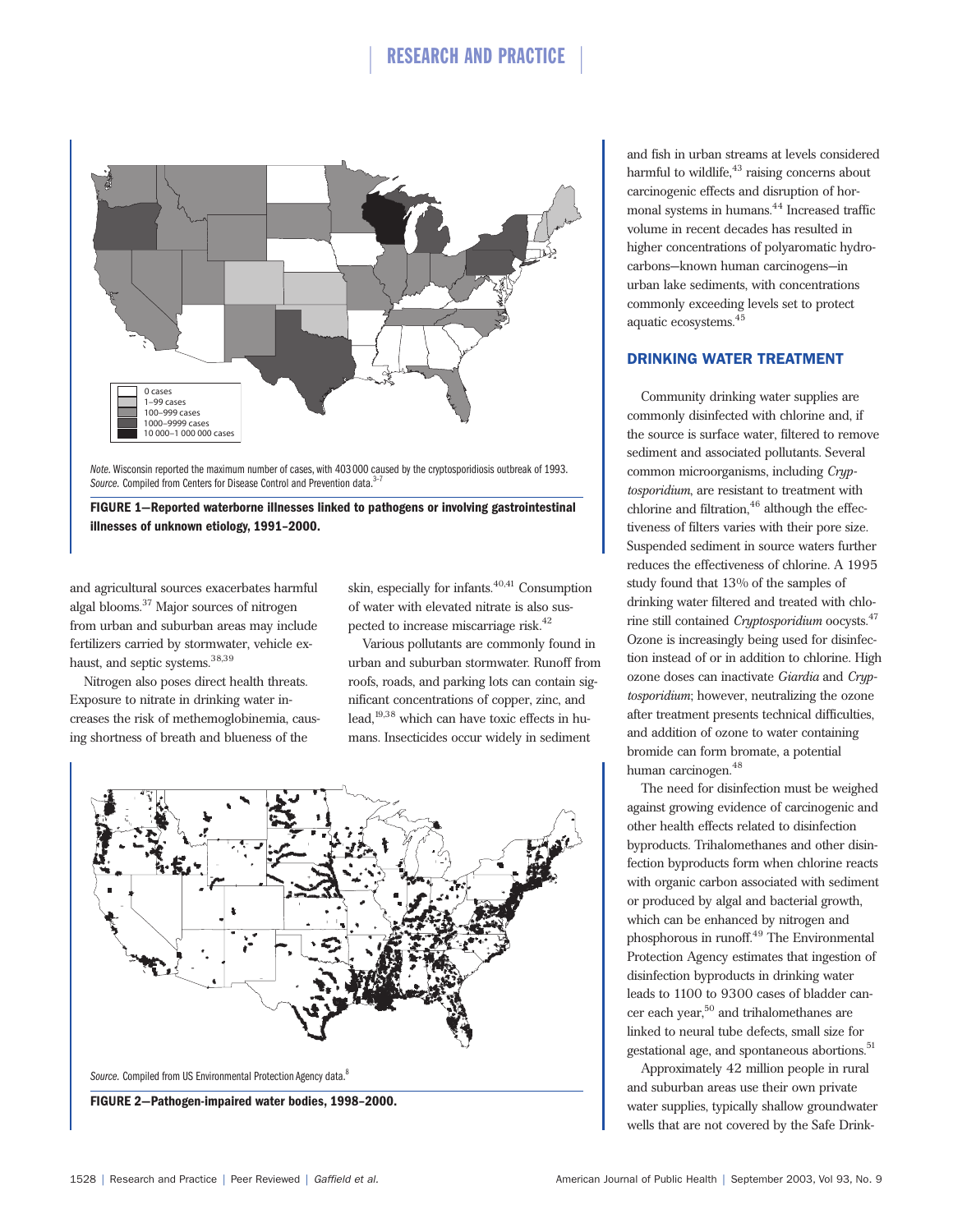ing Water Act and are rarely treated or monitored.52 Concerns include cross-contamination from runoff and surface water and contamination by nitrates and pathogens from septic systems.

### EFFECTS OF COMMUNITY DESIGN

Community design has a major effect on stormwater volumes and quality, as well as treatment methods and costs. The total area of impervious surfaces in a community is 1 of the most common measures used to assess the effects of community design on stormwater runoff.<sup>53</sup> Also important is the degree of connection between impervious surfaces and the storm drainage system; surfaces that drain directly to vegetated areas produce less runoff and are considered to have a lower effective impervious area.

Urbanization of the landscape adds to strain on water resources by expanding the area covered by impervious surfaces that shed virtually all rainfall and snowmelt. Hydrologic models predict large increases in runoff for urbanizing areas,  $54,55$  with runoff volume increasing linearly with impervious surface area.<sup>56</sup> Long-term stream-flow monitoring has shown that development leads to higher flood peaks $57$  and to increases in annual runoff volumes of 2 to 4 times previous levels for suburban areas and 15 times previous levels for highly urban areas.<sup>58,59</sup>

Increased runoff volume generates greater pollutant loads. $60$  In response to an 18% increase in urban area in a watershed near Indianapolis, Ind, between 1973 and 1991, annual average runoff volume increased by 80%, and average annual loads for lead, copper, and zinc increased by more than  $50\%$ .<sup>61</sup> High proportions of urban land cover and steep slopes—predictors of high runoff volumes—correspond with high fecal coliform levels in South Carolina watersheds.<sup>62</sup> Elevated fecal coliform levels also have been detected in suburban streams.<sup>63</sup>

Although low-density development with large lawns leads to a low proportion of impervious cover within individual lots, the total impervious surface area of low-density residential and commercial developments, on the regional scale, is typically much larger than that of higher-density developments.<sup>64,65</sup> This

high proportion of impervious surface area is largely a result of roads and parking lots, which can account for more than 60% of a low-density development's impervious area.<sup>66</sup> Although large lawns might seem capable of absorbing runoff from adjacent surfaces, they are typically compacted by construction equipment and can generate up to 90% as much runoff as pavement.<sup>67,68</sup> Runoff measured from suburban developments has been shown to be 1.5 to 4 times greater than that from rural areas,  $69,70$  although low-density development may produce less runoff than do some intensive agricultural land uses.<sup>71</sup>

Moreover, construction of low-density developments disturbs the soil over larger land areas, accelerating transport of sediment and associated pollutants into water bodies. Stripping the protective vegetation cover from construction sites accelerates soil erosion to a rate up to 40000 times higher than before the soil was disturbed.72 During brief periods of active construction, sediment yield from watersheds can increase 5-fold, with additional deposition in stream channels providing a continual sediment source during subsequent storms.<sup>73</sup> This accumulated sediment can harbor large populations of bacteria and other pathogens.<sup>74</sup>

There is widespread concern that increased runoff from impervious surfaces contributes to the depletion of groundwater aquifers. Unfortunately, few detailed studies of urban groundwater recharge have been performed to evaluate this concern. Leaks from aging water distribution networks and infiltration in stormwater ponds and channels may add appreciably to aquifer recharge.75 However, infiltration ponds have a high failure rate because of fine sediment that settles to the bottom and forms a hydraulic barrier,<sup>76</sup> and improvements in construction materials for water pipelines probably lead to reduced leakage in new developments.<sup>77</sup> Nearly half of the US population drinks groundwater from wells,<sup>52</sup> and widespread drops in groundwater levels have contributed to water quality problems, including increased arsenic concentrations.<sup>78</sup>

### **METHODS**

Because turbidity is an indicator of runoff and was associated with increased illness in

Milwaukee and Philadelphia,<sup>26-28</sup> we compiled turbidity data for treated drinking water of selected cities in 2001 for comparison. We obtained this information from annual consumer confidence reports published by each water utility. Many of these systems reported turbidity values for water mixed from multiple sources and treatment facilities.

An important consideration in deciding how to address waterborne illness is the cost associated with different options. Unfortunately, available data are inadequate to fully assess these costs. In this article, we present estimates of some of the costs associated with (1) managing current levels of waterborne illness, (2) improving drinking water treatment, and (3) improving stormwater management. Although incomplete, such estimates illustrate the magnitude of these costs and underscore important unanswered questions.

We estimated the annual cost of gastrointestinal illnesses related to drinking water by multiplying the estimated cost of all infectious gastrointestinal illnesses for  $1985^{13}$  by the fraction of these illnesses (6%–40%) attributed to drinking water in the literature.<sup>1</sup> Cost estimates for drinking water treatment and stormwater management were taken from Environmental Protection Agency surveys of 20-year capital investment needs.79,80 We did not extrapolate the annual cost of illness over the same 20-year period, because this estimate was based on data from only 1 year. All costs were converted to 2002 dollars.

#### RESULTS

Table 1 lists annual minimum, mean, and maximum turbidity values based on daily samples of treated drinking water for selected cities. All of these systems were in compliance with the Environmental Protection Agency requirements in effect at that time that no sample exceed a turbidity of 5 nephelometric turbidity units and that no more than 5% of daily samples show turbidity greater than 0.5 nephelometric turbidity unit. In 2002, these standards were reduced to 1 nephelometric turbidity unit and 0.3 nephelometric turbidity unit, respectively.

The low and high estimates of the annual cost of gastrointestinal illnesses related to drinking water (Table 2) differ by nearly a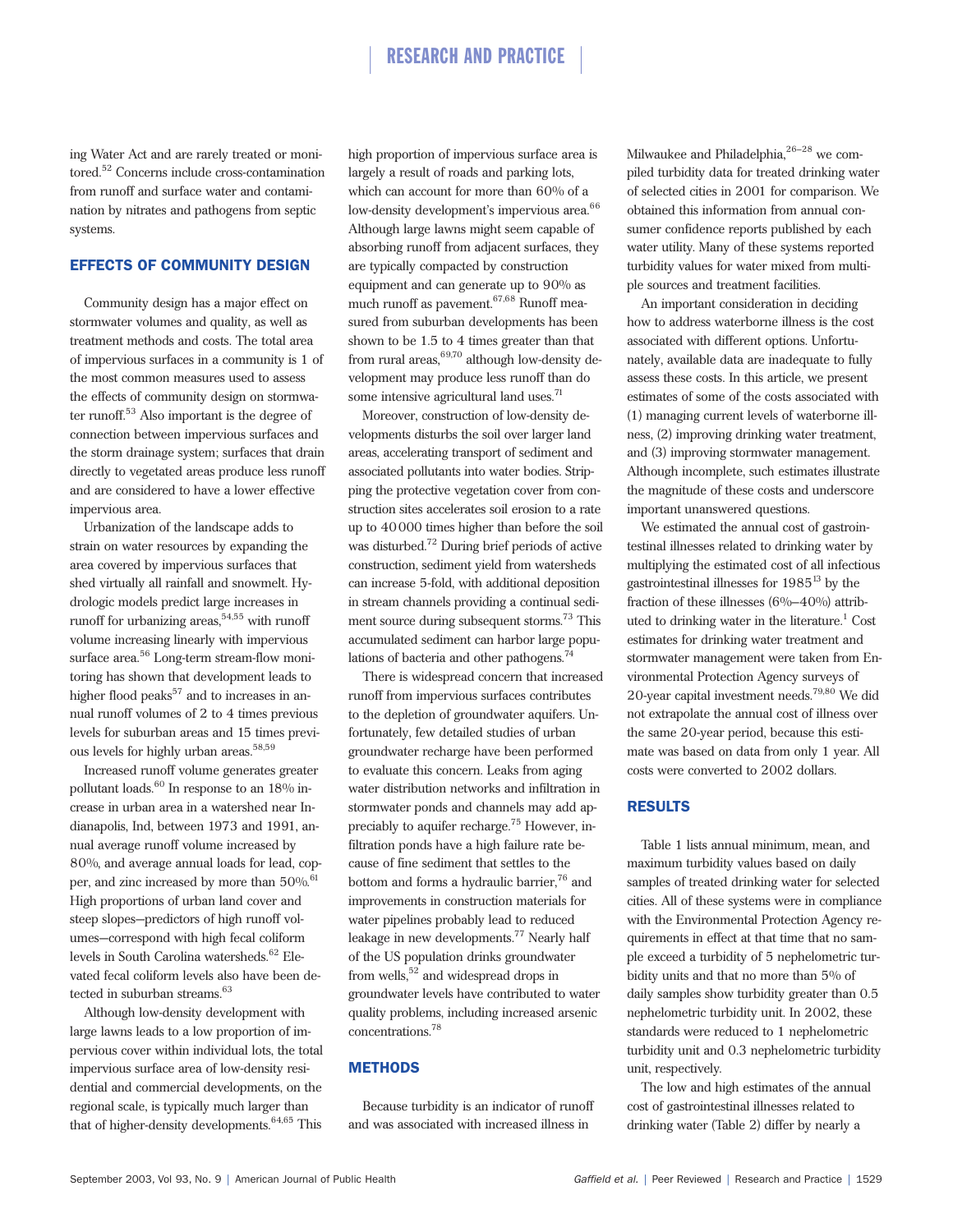### **TABLE 1—Turbidity Values for Treated Drinking Water Reported by Selected Cities for 2001**

|                             | Drinking Water Turbidity (NTU) |         |           |
|-----------------------------|--------------------------------|---------|-----------|
| City/Treatment System       | Minimum                        | Maximum | Mean      |
| Ann Arbor, Mich             | <b>NR</b>                      | 0.2     | <b>NR</b> |
| Atlanta, Ga                 | ΝR                             | > 0.5   | ΝR        |
| Austin, Tex                 | 0.01                           | 0.34    | 0.08      |
| Baltimore, Md               |                                |         |           |
| Ashburton filtration        | ΝR                             | 0.39    | ΝR        |
| plant                       |                                |         |           |
| Montebello filtration       | <b>NR</b>                      | 0.41    | <b>NR</b> |
| plants                      |                                |         |           |
| Chicago, III                | ΝR                             | ΝR      | 0.34      |
| Corvallis, Ore              | 0.02                           | 0.08    | 0.04      |
| Dallas, Tex                 | 0.04                           | 0.2     | 0.08      |
| Denver, Colo                |                                |         |           |
| <b>Marston filtration</b>   | < 0.05                         | 0.07    | 0.04      |
| plant                       |                                |         |           |
| <b>Foothills filtration</b> | 0.04                           | 0.05    | 0.04      |
| plant                       |                                |         |           |
| Moffat filtration           | 0.04                           | 0.07    | 0.05      |
| plant                       |                                |         |           |
| Detroit, Mich               | ΝR                             | 0.48    | ΝR        |
| Houston, Tex, main          | ${}_{0.01}$                    | 0.5     | 0.07      |
| system                      |                                |         |           |
| Los Angeles, Calif          |                                |         |           |
| Los Angeles Aqueduct        | 0.1                            | 0.37    | 0.12      |
| filtration plant            |                                |         |           |
| Diemer filtration plant     | 0.05                           | 0.07    | 0.06      |
| Weymouth filtration         | 0.06                           | 0.08    | 0.07      |
| plant                       |                                |         |           |
| Milwaukee, Wis              | 0.06                           | 0.23    | 0.08      |
| New York, NY                |                                |         |           |
| Catskill-Delaware           | 0.8                            | 1.7     | 1.1       |
| system                      |                                |         |           |
| Croton system               | 1.3                            | 1.6     | 1.4       |
| Philadelphia, Pa            | <b>NR</b>                      | 0.08    | 0.06      |
| Seattle, Wash               |                                |         |           |
| Cedar system                | 0.3                            | 3.9     | 0.8       |
| Tolt system                 | 0.04                           | 0.3     | 0.07      |
| Washington, DC              | ΝR                             | 0.19    | <b>NR</b> |

*Note.* NTU = nephelometric turbidity unit; NR = not reported.

factor of 10 because of uncertainty in identifying the cause of illness. These estimates do not include other acute effects, chronic illnesses, or illnesses related to recreation or consumption of contaminated seafood or pro-

#### **TABLE 2—Comparison of Costs of Options for Addressing Waterborne Illness**

| <b>Option</b>                              | Estimate                                                                          | Cost. in Billions<br>of 2002 Dollars | Source                                                                                                                                                           |  |
|--------------------------------------------|-----------------------------------------------------------------------------------|--------------------------------------|------------------------------------------------------------------------------------------------------------------------------------------------------------------|--|
| Continue to manage<br>waterborne illnesses | Annual cost of waterborne<br>gastrointestinal illnesses                           | $2.1 - 13.8^a$                       | Estimate of total cost of endemic<br>gastrointestinal illness in 1985 <sup>13</sup><br>and range of these illnesses<br>attributed to drinking water <sup>1</sup> |  |
| Improve drinking water<br>treatment        | 20-year capital needs to meet<br>current and proposed<br>drinking water standards | $33.0^{b}$                           | 1999 Drinking Water Infrastructure<br>Needs Survey <sup>79</sup> ; "regulatory needs"<br>for compliance with current and<br>future regulations                   |  |
| Improve stormwater<br>management           | 20-year capital needs for<br>runoff control                                       | $9.3^\circ$                          | 1996 Clean Water Needs Survey <sup>80</sup> ;<br>categories VI (stormwater) and VIID<br>(urban runoff)                                                           |  |

<sup>a</sup>Adjusted for inflation by multiplying by factor of 1.50. <sup>b</sup>Adjusted for inflation by multiplying by factor of 1.06. <sup>c</sup>Adjusted for inflation by multiplying by factor of 1.11.

duce. The higher estimate is comparable to the 20-year capital costs for enhanced drinking water treatment and stormwater management. Operation and maintenance over the 20-year period are not included in these estimates; however, a reasonable assumption is that these costs will be similar to the capital investment.<sup>81,82</sup>

### **DISCUSSION**

Although it is highly likely that Figure 1 greatly underestimates the burden of disease caused by waterborne pathogens, it does indicate widespread occurrence of such disease. Because of underreporting issues and the poor geographic resolution of the state-level illness data, it is difficult to directly compare Figures 1 and 2.

The turbidity of drinking water in many US cities (Table 1) is similar to the level of turbidity linked to illnesses in Milwaukee and Philadelphia (where the mean turbidity was  $\leq$  0.2 nephelometric turbidity unit).<sup>26–28</sup> Although these data alone are insufficient to define the level of risk, they underscore the need for additional research into the complex relations between turbidity, pathogen loads, drinking water treatment, and illness. Assessment of risk and early warning of contamination would be greatly aided by more rapid and accurate testing methods for microbiological contaminants.<sup>83</sup>

Given the limited information in Table 2, the costs of drinking water treatment and stormwater management appear reasonable compared with the burden of waterborne illness. The economic benefits of drinking water treatment have been established previously.<sup>84</sup> Better data regarding the cost and effectiveness of stormwater management options as well as on the true cost of waterborne illness are needed to make fully informed decisions.

Conventional urban stormwater management requires a large investment in infrastructure. For example, the Milwaukee Metropolitan Sewage District has reduced, but not eliminated, combined sewer overflows since 1994 by spending \$716 million to construct a tunnel to store excess stormwater during runoff events, allowing it to be treated later.<sup>85</sup> Consequently, it makes sense to use alternative strategies that reduce the volume and improve the quality of stormwater. Planning on the regional scale that integrates community design and watershed function can reduce stormwater volumes and effects. On the local scale, further reduction can be achieved through compact site design and best management practices that remove pollutants, detain stormwater, and reduce runoff volume by enhancing infiltration into the soil.

Watershed planning strategies that effectively protect water quality include maintaining vegetated buffer strips and setback distances of at least 150 m for impervious areas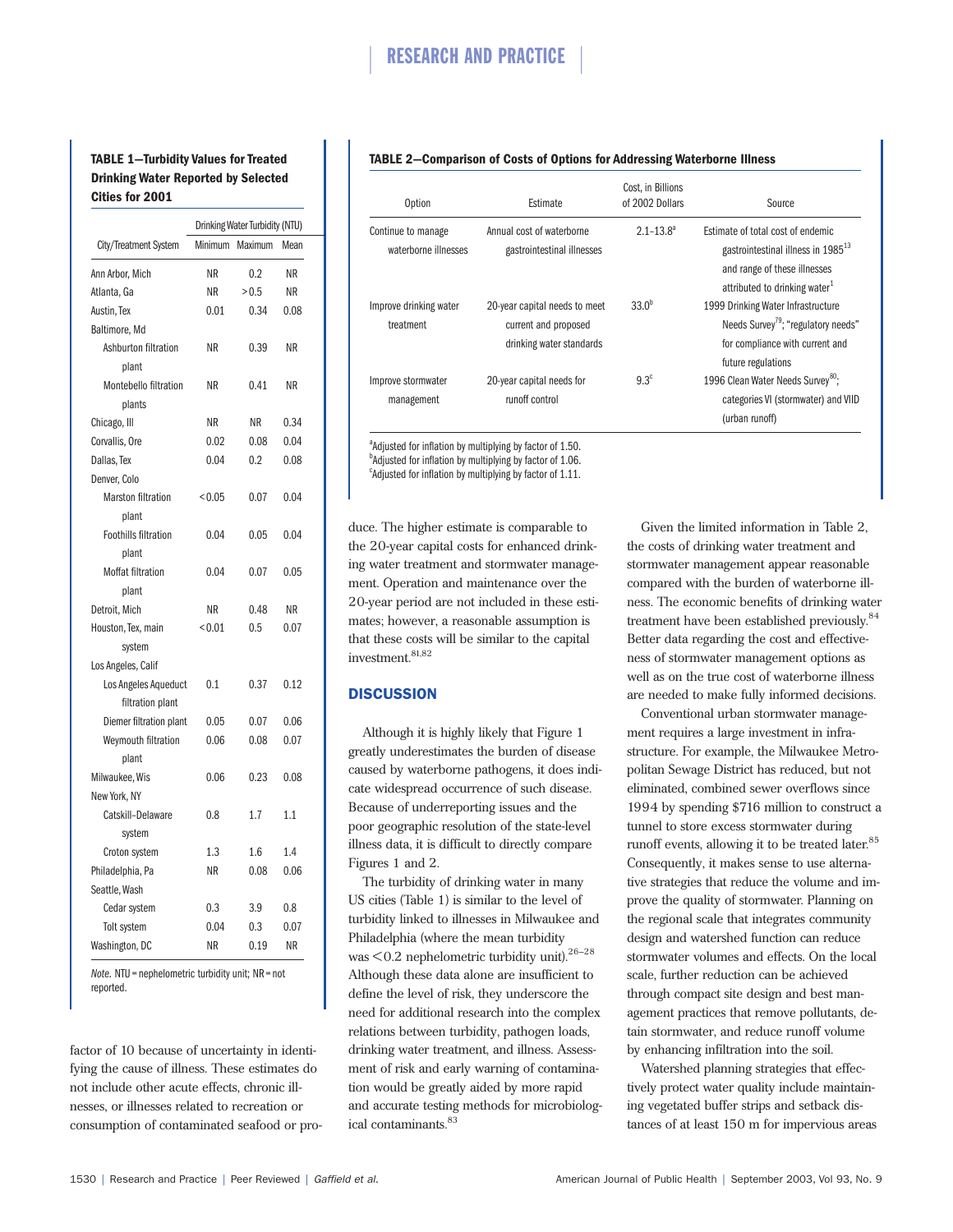along water bodies $63,86$  and preserving forests and other highly pervious land covers.<sup>87</sup> New York City has chosen to spend \$1.4 billion over 10 years as part of a strategy to protect its Catskill–Delaware water supply by purchasing land as a buffer against development, thus avoiding the need for a filtration plant that would cost \$6 billion to construct and would have an annual operating cost of \$300 million.<sup>88,89</sup>

Compact site designs include narrow streets, reduced parking requirements, mixed land uses, increased residential densities, and open space. The city of Olympia, Wash, determined that a 20% reduction in impervious area would not require exceptional changes.  $\rm^{66}$ A stormwater ordinance passed by the city of Columbus, Ohio, includes reducing street widths and commercial parking to minimize impervious surfaces and enhance open space.<sup>90</sup> Runoff simulations of proposed community designs suggest that a compact development with significant open space may generate only half the increased stormwater volume generated by a conventional, large-lot development.<sup>91</sup>

Best management practices can reduce but not eliminate pollutant loadings of common stormwater pollutants. Designs that collect runoff and allow it to infiltrate the soil have the highest documented pollutant-removal efficiency, eliminating nearly all lead, zinc, and solids and more than 50% of total nitrogen and phosphorus. Ponds and wetlands, which allow contaminants to settle out of the water column or be broken down by sunlight and biological activity, can remove more than 70% of bacteria but are less effective for other pollutants. Drainage ditches and swales appear to have very limited pollutant-removal  $capabilities.<sup>92</sup>$  Pollutant modeling indicates that street sweeping once a week on highways and every 3 days in residential areas removes  $10\%$  to  $60\%$  of solids and nutrients.<sup>93</sup> Modern street sweepers that use vacuum systems may result in higher and more consistent pollutant-removal effectiveness, although potential negative side effects, such as air and noise pollution, also must be considered. Managing urban pet and wildlife waste may reduce pathogen loads, although more research on parasite and bacteria infection rates in animals is needed. $83$ 

Low-impact development techniques are gaining popularity for supplementing traditional best management practices and reducing infrastructure needs. Low-impact development measures route runoff from impervious surfaces to natural or constructed features where it can infiltrate the soil. Connecting roof drains to a yard, garden, or infiltration trench can double the amount of precipitation that infiltrates the soil.<sup>94</sup> Diverting roof downspouts from sanitary sewers to yards in a Michigan community reduced storm flows in sewers by 25% to 62%, resulting in cost savings that matched the cost of the conversion in only 2 months.<sup>95</sup> Buildings with green roofs (roofs covered with soil and live vegetation to absorb precipitation) have been used for years in Europe and have been successfully constructed in the United States.

Protecting public health by reducing urban stormwater runoff and associated nonpoint source pollution makes sense as a complement to water treatment infrastructure and health care interventions. In fact, stormwater management needs to be integrated into a comprehensive water management scheme that addresses water supply and sewage treatment. We believe that such integrated programs are necessary to adequately protect public health at the lowest cost.  $\blacksquare$ 

#### About the Authors

*At the time of the study, Stephen J. Gaffield was with the Office of Children's Health Protection, US Environmental Protection Agency, Washington, DC. Robert L. Goo is with the Office of Water, US Environmental Protection Agency, Washington, DC. Lynn A. Richards is with the Office of Policy, Economics and Innovation, US Environmental Protection Agency, Washington, DC. Richard J. Jackson is with the National Center for Environmental Health, Centers for Disease Control and Prevention, Atlanta, Ga.*

*Requests for reprints should be sent to Stephen J. Gaffield, PhD, Wisconsin Geological and Natural History Survey, 3817 Mineral Point Road, Madison, WI 53705- 5100 (e-mail: gaffield@facstaff.wisc.edu).*

*This article was accepted May 8, 2003.*

#### **Contributors**

S.J. Gaffield led the design and implementation of the study and the writing of the article. R.L. Goo helped to conceptualize ideas, plan the analysis, and write the article. L.A. Richards assisted with the literature review, study design, and writing of the article. R.J. Jackson conceived of this article and assisted with planning and writing.

#### Acknowledgments

We wish to thank Kenneth W. Potter, of the University of Wisconsin, Madison, for providing helpful discussion of infiltration and groundwater recharge and Edward H. Chu, of the US Environmental Protection Agency, for providing insight and assistance with the economic analysis.

#### Human Participant Protection

No human participants were involved in this study.

#### References

1. Levin RB, Epstein PR, Ford TE, Harrington W, Olson E, Reichard EG. US drinking water challenges in the twenty-first century. *Environ Health Perspect.* 2002; 110(suppl 1):43–52.

2. *National Water Quality Inventory: 2000 Report.* Washington, DC: US Environmental Protection Agency; 2000. Report EPA-841-R-02-001.

3. Moore AC, Herwaldt BL, Craun GF, Calderon RL, Highsmith AK, Juranek DD. Surveillance for waterborne disease outbreaks—United States, 1991–1992. *MMWR CDC Surveill Summ.* 1993;42(SS-5):1–22.

4. Kramer MH, Herwaldt BL, Craun GF, Calderon RL, Juranek DD. Surveillance for waterborne-disease outbreaks—United States, 1993–1994. *MMWR CDC Surveill Summ.* 1996;45(SS-1):1–33.

5. Levy DA, Bens MS, Craun GF, Calderon RL, Herwaldt BL. Surveillance for waterborne-disease outbreaks—United States, 1995–1996. *MMWR CDC Surveill Summ.* 1998;47(SS-5):1–34.

6. Barwick RS, Levy DA, Craun GF, Beach MJ, Calderon RL. Surveillance for waterborne-disease outbreaks—United States, 1997–1998. *MMWR CDC Surveill Summ.* 2000;49(SS-4):1–35.

7. Lee SH, Levy DA, Craun GF, Beach MJ, Calderon RL. Surveillance for waterborne-disease outbreaks— United States, 1999–2000. *MMWR CDC Surveill Summ.* 2002;51(SS-8):1–28.

8. US Environmental Protection Agency. National Section 303(d) List Fact Sheet [report online]; 2002. Available at: http://oaspub.epa.gov/waters/national\_ rept.control. Accessed December 13, 2002.

9. Gerba CP, Rose JB, Haas CN. Sensitive populations: who is at the greatest risk? *Int J Food Microbiol.* 1996;30(1–2):113–123.

10. MacKenzie WR, Hoxie NJ, Proctor ME, et al. A massive outbreak in Milwaukee of Cryptosporidium infection transmitted through public water supply. *N Engl J Med.* 1994;331:161–167.

11. Hoxie NJ, Davis JP, Vergeront JM, Nashold RD, Blair KA. Cryptosporidiosis-associated mortality following a massive waterborne outbreak in Milwaukee, Wisconsin. *Am J Public Health.* 1997;87:2032–2035.

12. Goldstein ST, Juranek DD, Ravenholt O, et al. Cryptosporidiosis: an outbreak associated with drinking water despite state-of-the-art water treatment. *Ann Intern Med.* 1996;124:459–468.

13. Garthright WE, Archer DL, Kvenberg JE. Estimates of incidence and costs of intestinal infectious diseases in the United States. *Public Health Rep.* 1988; 103:107–115.

14. Payment P, Richardson L, Siemiatycki J, Dewar R,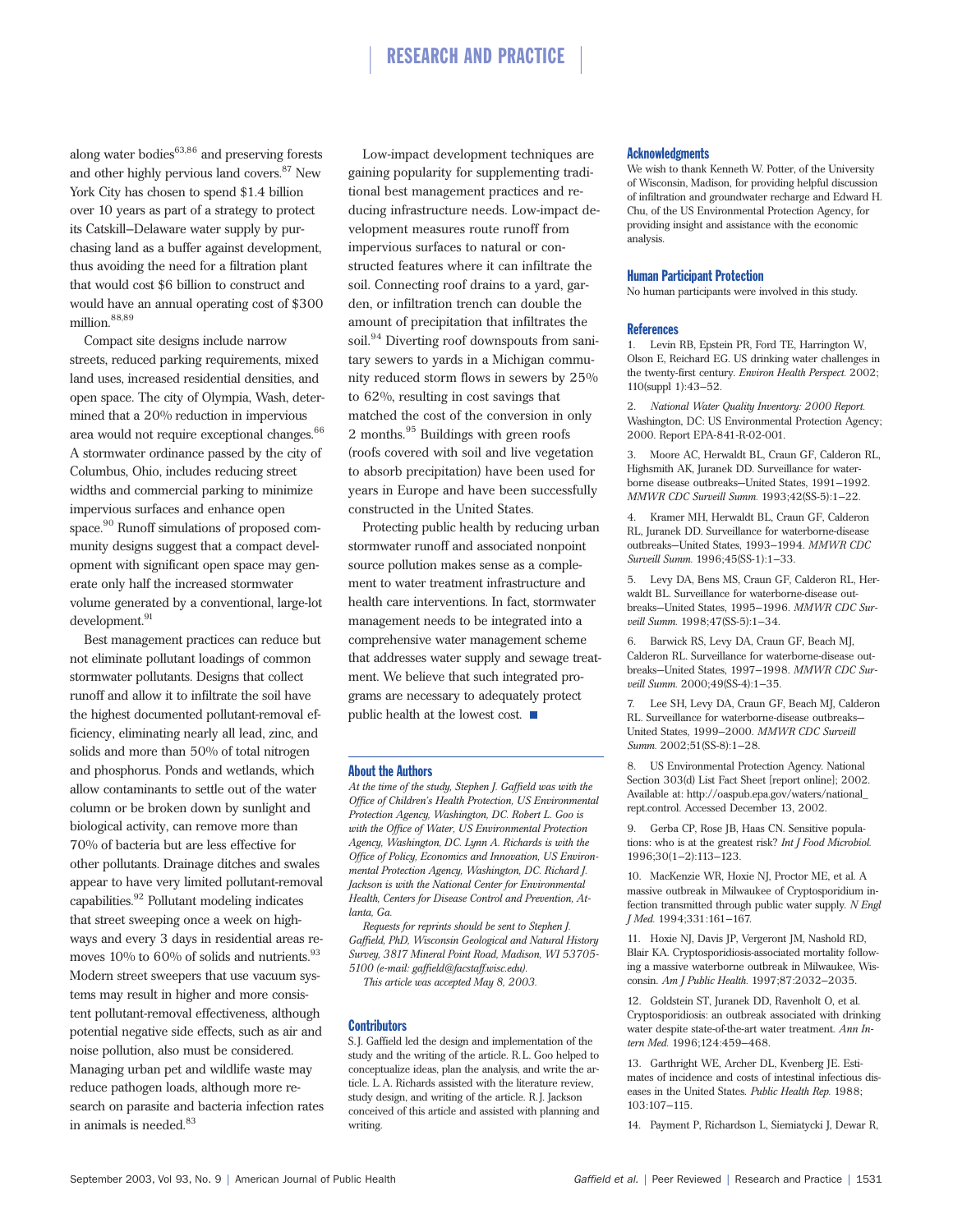Edwardes M, Franco E. A randomized trial to evaluate the risk of gastrointestinal disease due to consumption of drinking water meeting current microbiological standards. *Am J Public Health.* 1991;81:703–708.

15. Chute CG, Smith RP, Baron JA. Risk factors for endemic giardiasis. *Am J Public Health.* 1987;77: 585–587.

16. Guerrant RL. Cryptosporidiosis: an emerging, highly infectious threat. *Emerg Infect Dis.* 1997;3: 51–57.

17. Curriero FC, Patz JA, Rose JB, Lele SD. The association between extreme precipitation and waterborne disease outbreaks in the United States, 1948–1994. *Am J Public Health.* 2001;91:1194–1199.

18. Olivieri VP, Kruse CW, Kawata K. Selected pathogenic microorganisms contributed from urban watersheds. In: Correll DL, ed. *Watershed Research in North America: A Workshop to Compare Results.* Vol 2. Edgewater, Md: Smithsonian Institution, Chesapeake Bay Center for Environmental Studies; 1977:635–661.

19. Bannerman RT, Owens DW, Dodds RB, Hornewer NJ. Sources of pollutants in Wisconsin stormwater. *Water Sci Technol.* 1993;28(3–5): 241–259.

20. Young KD, Thackston EL. Housing density and bacterial loading in urban streams. *J Environ Eng.* 1999;125:1177–1180.

21. *Long Island Sound Study: Summary of the Comprehensive Conservation and Management Plan.* Stamford, Conn: US Environmental Protection Agency; 1994. Report EPA-842-S-94-001.

22. Occoquan Watershed Monitoring Lab. *Fecal Coliform Counts in Stream Sections in Below-Ground Culverts: A Report Submitted to the Northern Virginia Regional Commission.* Manassas: Virginia Polytechnic Institute and State University; 2002.

23. Marino RP, Gannon JJ. Survival of fecal coliforms and fecal streptococci in storm drain sediment. *Water Res.* 1991;25:1089–1098.

24. Atherholt TB, LeChevallier MW, Norton WD, Rosen JS. Effect of rainfall on Giardia and Cryptosporidium. *J Am Water Works Assoc.* 1998;90(9):66–80.

25. Gannon JJ, Busse MK. E. coli and enterococci levels in urban stormwater, river water and chlorinated treatment plant effluent. *Water Res.* 1989;23: 1167–1176.

26. Morris RD, Naumova EN, Levin R, Munasinghe RL. Temporal variation in drinking water turbidity and diagnosed gastroenteritis in Milwaukee. *Am J Public Health.* 1996;86:237–239.

27. Schwartz J, Levin R, Hodge K. Drinking water turbidity and pediatric hospital use for gastrointestinal illness in Philadelphia. *Epidemiology.* 1997;8:615–620.

28. Schwartz J, Levin R, Goldstein R. Drinking water turbidity and gastrointestinal illness in the elderly of Philadelphia. *J Epidemiol Community Health.* 2000;54: 45–51.

29. *Selected Findings and Current Perspectives on Urban and Agricultural Water Quality by the National Water-Quality Assessment Program.* Reston, Va: US Geological Survey; 2001. Fact Sheet FS-047–01.

30. Dufour AP. *Freshwater Recreational Water Quality and Swimming-Associated Illnesses: Proceedings of the 2nd National Symposium on Municipal Wastewater Dis-*

*infection.* Cincinnati, Ohio: US Environmental Protection Agency; 1983. Report EPA-600-\*-9-83-009.

31. Rose JB, Epstein PR, Lipp EK, Sherman BH, Bernard SM, Patz JA. Climate variability and change in the United States: potential impacts on water- and foodborne diseases caused by microbiologic agents. *Environ Health Perspect.* 2001;109(suppl 2):211–221.

32. Haile RW, Alamillo J, Barrett K, et al. *An Epidemiological Study of Possible Adverse Health Effects of Swimming in Santa Monica Bay: Final Report.* Santa Monica, Calif: Santa Monica Bay Restoration Project; 1996.

33. Craun GF. Waterborne disease outbreaks in the United States of America: causes and prevention. *World Health Stat Q.* 1992;45:192–199.

34. Centers for Disease Control and Prevention. Paralytic shellfish poisoning—Massachusetts and Alaska, 1990 [published erratum appears in *MMWR Morb Mortal Wkly Rep.* 1991;40(14):242]. *MMWR Morb Mortal Wkly Rep.* 1991;40(10):157–161.

35. Centers for Disease Control and Prevention. Multistate outbreak of viral gastroenteritis related to consumption of oysters—Louisiana, Maryland, Mississippi, and North Carolina. *MMWR Morb Mortal Wkly Rep.* 1993;42(49):945–948.

36. Epstein PR, Ford TE, Colwell RR. Marine ecosystems. *Lancet.* 1993;342:1216–1219.

37. National Research Council. *Clean Coastal Waters: Understanding and Reducing the Effects of Nutrient Pollution.* Washington, DC: National Academy Press; 2000.

38. Whipple W, Grigg S, Gizzard T, Randall CW, Shubinski RP, Tucker LS. *Stormwater Management in Urbanizing Areas.* Englewood Cliffs, NJ: Prentice-Hall; 1983.

39. Wernick BG, Cook KE, Schreier H. Land use and streamwater nitrate-N dynamics in an urban-rural fringe watershed. *J Am Water Resources Assoc.* 1998; 34:639–650.

40. Integrated Risk Information System (IRIS) [database online]. Cincinnati, Ohio: US Environmental Protection Agency, Office of Research and Development, National Center for Environmental Assessment. Available at: http://www.epa.gov/ngispgm3/iris/index.html. Accessed December 9, 2002.

41. *National Primary Drinking Water Regulations Technical Fact Sheets.* Washington, DC: US Environmental Protection Agency, Office of Water, Office of Ground Water and Drinking Water; 1999.

42. Centers for Disease Control and Prevention. Spontaneous abortions possibly related to ingestion of nitrate contaminated well water—LaGrange County, Indiana, 1991–1994. *MMWR Morb Mortal Wkly Rep.* 1996;45(26):569–572.

43. *The Quality of Our Nation's Waters—Nutrients and Pesticides.* Reston, Va: US Geological Survey; 1999. Circular 1225.

44. National Research Council. *Hormonally Active Agents in the Environment.* Washington, DC: National Academy Press; 1999.

45. Van Metre PC, Mahler BJ, Furlong ET. Urban sprawl leaves its PAH signature. *Environ Sci Technol.* 2000;34:4064–4070.

46. Steiner TS, Thielman NM, Guerrant RL. Protozoal agents: what are the dangers for the public water supply? *Annu Rev Med.* 1997;48:329–340.

47. LeChevallier MW, Norton WD. Giardia and Cryptosporidium in raw and finished water. *J Am Water Works Assoc.* 1995;87(9):54–68.

48. National Research Council. *Identifying Future Drinking Water Contaminants.* Washington, DC: National Academy Press; 1999.

49. National Research Council. *Watershed Management for Potable Water Supply: Assessing the New York City Strategy.* Washington, DC: National Academy Press; 2000.

50. *Quantification of Cancer Risk From Exposure to Chlorinated Water.* Washington, DC: US Environmental Protection Agency, Office of Science and Technology, Office of Water; 1998.

51. Bove F, Shim Y, Zeitz P. Drinking water contaminants and adverse pregnancy outcomes: a review. *Environ Health Perspect.* 2002;110(suppl 1):61–74.

52. Solley WB, Pierce RR, Perlman HA. *Estimated Use of Water in the United States in 1995.* Reston, Va: US Geological Survey; 1998. Circular 1200.

53. Arnold CL, Gibbons CJ. Impervious surface coverage: the emergence of a key environmental indicator. *J Am Plann Assoc.* 1996;62:243–258.

54. Brun SE, Band LE. Simulating runoff behavior in an urbanizing watershed. *Comput Environ Urban Syst.* 2000;24:5–22.

55. Grove M, Harbor J, Engel B, Muthukrishnan S. Impacts of urbanization on surface hydrology, Little Eagle Creek, Indiana, and analysis of L-THIA model sensitivity to data resolution. *Phys Geography.* 2001; 22:135–153.

56. Bhaduri B, Minner M, Tatalovich S, Harbor J. Long-term hydrologic impact of urbanization: a tale of two models. *J Water Resources Plann Manage.* 2001; 127:13–19.

57. *Urbanization and Streams: Studies of Hydrologic Impacts.* Washington, DC: US Environmental Protection Agency; 1997. Report EPA-841-R-97-009.

58. Spinello AG, Simmons DL. *Base Flow of 10 South-Shore Streams, Long Island, New York, 1976–85, and the Effects of Urbanization on Base Flow and Flow Duration.* Reston, Va: US Geological Survey; 1992. Water-Resources Investigations Report 90-4205.

59. Burges SJ, Wigmosta MS, Meena JM. Hydrological effects of land-use change in a zero-order catchment. *J Hydrologic Eng.* 1998;3(2):86–97.

60. Charbeneau RJ, Barrett ME. Evaluation of methods for estimating stormwater pollutant loads. *Water Environ Res.* 1998;70:1295–1302.

61. Bhaduri B, Harbor J, Engel B, Grove M. Assessing watershed-scale long-term hydrologic impacts of landuse change using a GIS–NPS model. *Environ Manage.* 2000;26:643–658.

62. Smith JH, Wickham JD, Norton D, Wade TG, Jones KB. Utilization of landscape indicators to model potential pathogen impaired waters. *J Am Water Resources Assoc.* 2001;37:805–814.

63. Mallin MA, Wheeler TL. Nutrient and fecal coliform discharge from coastal North Carolina golf courses. *J Environ Qual.* 2000;29:979–986.

64. Zielinski J. The benefits of better site design in residential subdivisions. In: Schueler TR, Holland HK, eds. *The Practice of Watershed Protection.* Ellicott City, Md: Center for Watershed Protection; 2000:11–24.